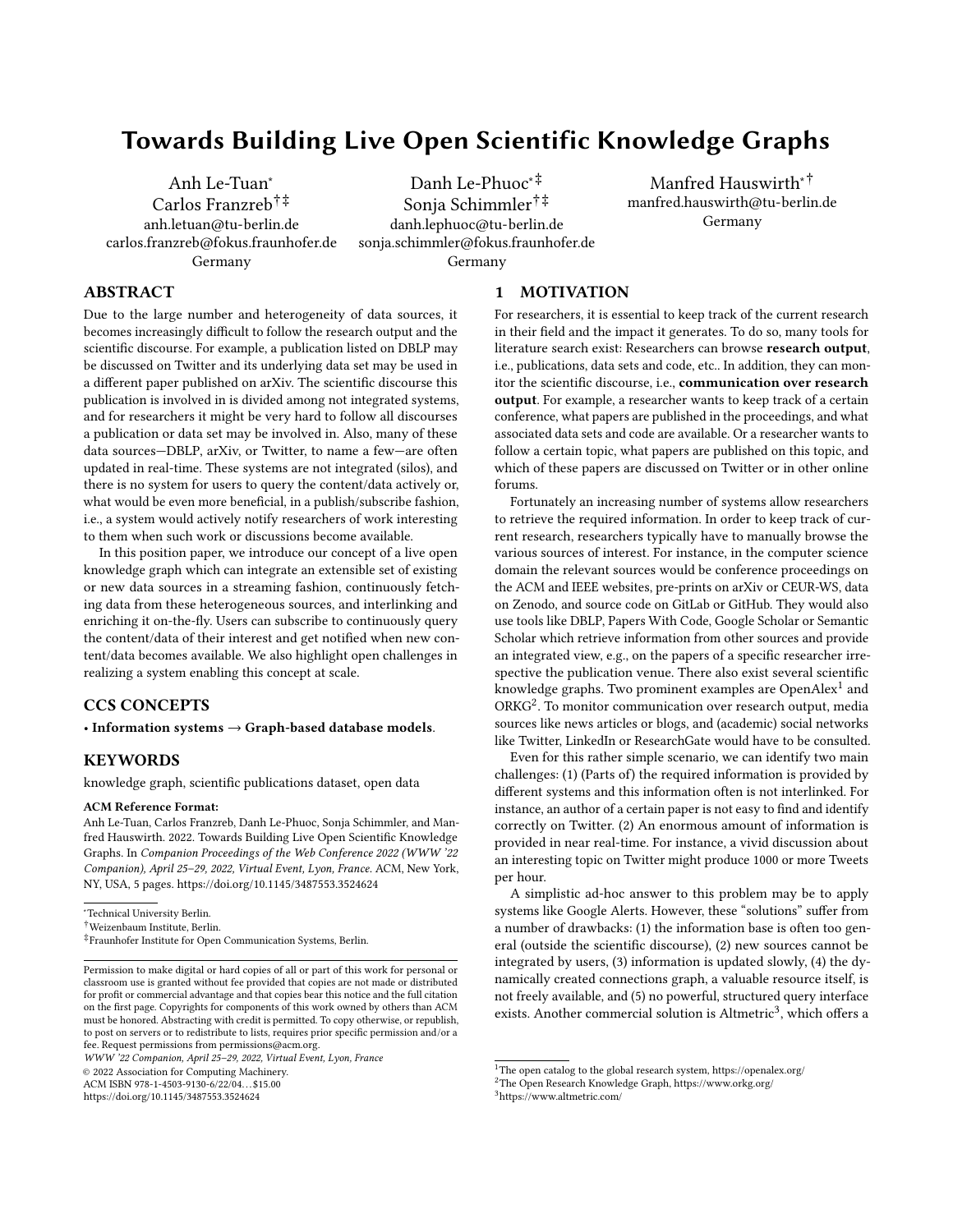set of tools that collect and sort data from different sources to provide a single view of the activity that surrounds academic projects. This tool also suffers from the drawbacks (2)-(5) mentioned above.

To really address this problem, we present our vision of a live open knowledge graph which can integrate an extensible set of existing or new data sources in a streaming fashion, continuously fetching data from heterogeneous sources, and interlinking and enriching them on-the-fly. Users can subscribe to continuously query the data of their interest and get notified when new content/data in their area of interest becomes available. The outlined system is currently being implemented as a proof-of-concept prototype and will be developed into a fully-fledged system in the future.

In Section [2,](#page-1-0) we present our conceptual model, and in Section [3](#page-1-1) we give insights in our actual data schema. In Section [4](#page-2-0) we describe our continuous data curation pipeline, and in Section [5](#page-2-1) we present our near real-time publish/subscribe queries. We provide open challenges in Section [6](#page-3-0) and give our conclusions in Section [7.](#page-3-1)

### <span id="page-1-0"></span>2 CONCEPTUAL MODEL

On a conceptual level, we base our approach on a simple model for research output and communication over research output. This is an abstraction of the actual data schema, which is based on established ontologies, such as Linked Data Notifications [\[2\]](#page-4-1) (whose original ideas can be traced back to the SIOC ontology [\[1\]](#page-4-2) and have been consumed into schema.org [\[9\]](#page-4-3)), and the data models that are used in different systems.

We use DBLP, arXiv, meta-data of scientific conferences and Twitter as a representative example in this paper. All these systems provide a flexible API which can be used for our approach: DBLP provides information about recently published papers, arXiv is used to access the actual papers, and Twitter is used to retrieve discussions that are related to the papers. Figure [1](#page-1-2) exemplifies the data schema in an abstracted manner: We see the live posts stream – including a new paper on arXiv, a new entry in DBLP and two new tweets – and the corresponding knowledge graph. A snapshot, which is based on the actual data schema, can be seen in Figure [2.](#page-1-3)

<span id="page-1-2"></span>

Scientific Knowledge Graph

### Figure 1: Abstracted example of the conceptual model regarding a query about the activity surrounding author A1

We use this simple conceptual model to define a high-level architecture which integrates individual sources and systems on an

abstract level. The architecture is then mapped onto the individual APIs. Using a high-level architecture and data schema based on standardized ontologies and relations allows us to integrate further systems easily and formulate (continuous) queries in a common, high-level language.

# <span id="page-1-1"></span>3 DATA SCHEMA FOR SCIENTIFIC DISCOURSE STREAMS

Our data schema design aims to exploit terms from established vocabularies such as Bibliographic Ontology (BIBO)  $^4$  $^4$ , Citation Typing Ontology (CiTO) [\[13\]](#page-4-4), schema.org [\[9\]](#page-4-3) and SIOC ontology to model classes and their properties around authors, publications, citations, discussions (tweets, blog posts, etc.), and social interactions (likes, retweets, reshares, quotes, etc.). Moreover, to capture the spatial and temporal aspects of the stream of scientific discourse, related vocabularies and publishing practices such as VoCaLS [\[14\]](#page-4-5) and W3C/OGC spatial Web best practices [\[15\]](#page-4-6) can be used.

<span id="page-1-3"></span>

Figure 2: Snapshot of the live scientific knowledge graph

Figure [2](#page-1-3) illustrates an example how the data is annotated with the current version of our data schema. In the figure, the black arrows represent the "is-a" relationship which is equivalent to the  $\langle \mathbf{r} \cdot \mathbf{r} \cdot \mathbf{r} \cdot \mathbf{r} \rangle$  arrows depict other property relationships.

The upper part of Figure [2](#page-1-3) shows the example of a live discussion on Twitter. We use the vocabulary from schema.org to annotate the tweet and to describe the information learned from the tweet. For instance, the URL of the tweet <twitter:status-02-2022> is annotated as an instance of <sch:SocialMediaPosting>. The property

<span id="page-1-4"></span><sup>4</sup>https://dublincore.org/specifications/bibo/bibo/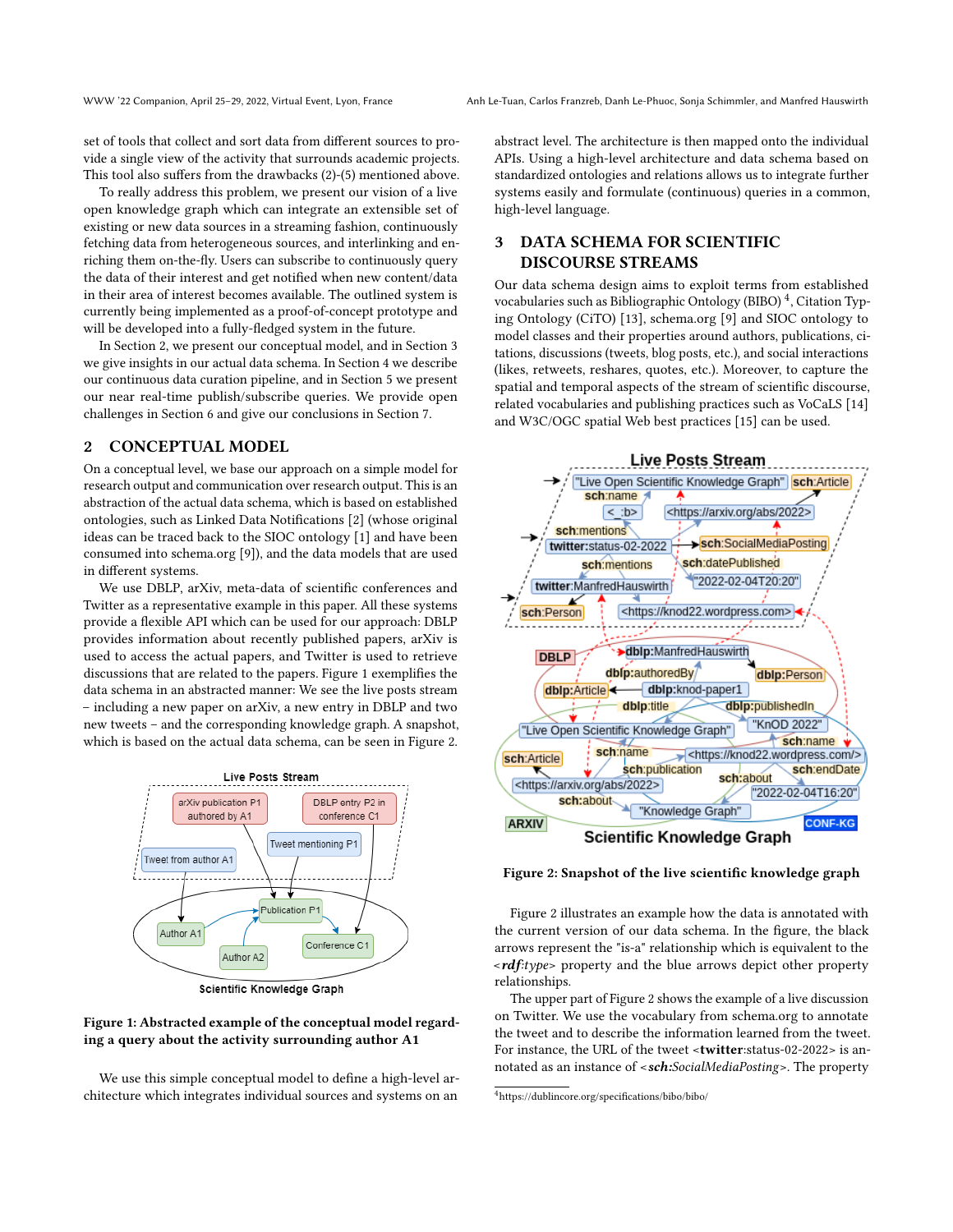$\leq$ sch:*mentions*> is used to link the tweet to the information it contains. The mentioned information can be a reference such as the URL <twitter:ManfredHauswirth> which refers to an author, or the text "Live Open Scientific Knowledge Graph" that refers to the title of a publication. Furthermore, we use the property  $\langle \textit{sch:} datePublished \rangle$ to denote the time the tweet was published.

The lower part of Figure [2](#page-1-3) depicts an example of the integrated view of three data sources (silos): DBLP, arXiv, and CONF-KG. DBLP contains the information of the recently published scientific paper and it is annotated with the DBLP ontology (red ellipse). For instance, the URL <dblp:knod-paper1> refers to a publication and is annotated with class <*dblp*:Article>. The author and title of the paper is linked to the paper with the property  $\langle \textbf{dblp:}{}q \textbf{dth} \textbf{d} \textbf{B} \textbf{y} \rangle$ and <**dblp**:title>, respectively. The property <**dblp**:publishedin> provides the name of the conference where the paper is published. arXiv data (green ellipse) and CONF-KG data (blue ellipse) provide the meta-data of the preprint version of publications and conferences, and they are annotated with schema.org. For instance, the URL <https://arxiv.org/abs/2202> of the preprint is described as an instance of <sch:Article>. The property <sch:publication> links the paper to the conference <https://knod22.wordpress.com/>. The title of the paper and the name of the conference are linked to the paper and the conference with the property <sch:name>. The property <sch:about> is used to describe the domain ("Knowledge Graph") of the paper and the conference.

Using schema.org gives us the flexibility to integrate live social discussions with a static scientific knowledge-based graph which are collected from related datasets such as DBLP. The DBLP ontology provides direct links to map its concepts to the concepts in schema.org. In our example, the information described with schema.org in the tweet can be linked directly to the knowledge graph. Therefore, we are able to answer queries that require integrating information from different data sources which otherwise would be silos. We highlight these links with dashed lines in red in Figure [2.](#page-1-3) The queries we enable with this integration we discuss in Section [5.](#page-2-1)

### <span id="page-2-0"></span>4 CONTINUOUS DATA CURATION PIPELINE

The pipeline starts with the user subscribing a continuous query to the system. A query can refer to a publication the user wants to track, a conference of interest, or a research topic (without limiting the general expressiveness of the queries). The system parses the query and initializes the corresponding knowledge graph, whose structure was described above. For efficiency purposes, also the management system itself can issue "seed queries" to pre-fetch popular streams or stream patterns into the system.

The system then deploys harvesters, which look for relevant information in the configured data sources (e.g., Twitter, arXiv, or DBLP). The information found by the harvesters is treated as events, which are immediately added to the knowledge graph in the appropriate place. This process is illustrated in Figure [3.](#page-2-2)

For instance, if a tweet mentions an interesting paper for the user, the system adds it to the knowledge graph as a new node and connects it to the paper. Tweets are represented according to schema.org and the SIOC ontology, as done in TweetsKB [\[5\]](#page-4-7). Another example is a new pre-print appearing in arXiv under a topic a user is interested in. This paper would also be added dynamically to the knowledge graph as depicted in Figure [3.](#page-1-1)

<span id="page-2-2"></span>

Figure 3: Schema of the pipeline

The knowledge graph is extended by each new event, adding new publications, people or conferences. The author of the tweet mentioned in the previous paragraph would also be added to the knowledge graph. In this way, we can track how often they interact with the queried entity, e.g., they publish a paper, cite a paper, or tweet about a paper. We can also map a person's account in different websites with databases like Wikidata, where Twitter identifiers, DBLP identifiers and more can be found for popular researchers.

The live knowledge graph is represented as a stream RDF data model, as described in Section [3.](#page-1-1) The RDF-based updates of the stream can be pushed continuously into the system from harvesters to be enriched, stored and indexed. This graph includes complex temporal and event patterns that can be queried with one-time queries or with continuous queries in a publish/subscribe fashion.

## <span id="page-2-1"></span>5 NEAR REAL-TIME PUBLISH/SUBSCRIBE SEMANTIC QUERIES

The unified graph data model interlinks different data streams into a unified data stream; thus, a user can issue a continuous query over these streams using a SPARQL-like query language such as CQELS-QL [\[4,](#page-4-8) [10\]](#page-4-9). Different from a typical one-shot SPARQL query to a SPARQL endpoint, a query in CQELS-QL is processed in a publish/subscribe fashion. The CQELS query processor continuously computes the updated information related to the query and delivers matching results incrementally when new ones become available. As an example of a CQELS-QL query, the query in Listing [1](#page-3-2) retrieves "the top-5 papers discussed on Twitter within 48 hours after an event in the Knowledge Graph research community."

The grammar of the CQELS-QL is similar to the SPARQL grammar. As showed in Listing [1,](#page-3-2) the query poses graph query patterns to knowledge graphs such as DBLP and CONFKG via the traditional 'GRAPH' keyword (lines 11-16). The new keyword here is 'STREAM' that enables continuous graph query patterns to be expressed. The keywords such as 'WINDOW', 'ON' or 'AFTER' are used to define the temporal relations (lines 11-16). The keyword 'WINDOW' is used to specify the time window of interest, 'ON' to specify which time predicate is used for including events in that window. 'AFTER' is used to specify the 'time reference' for the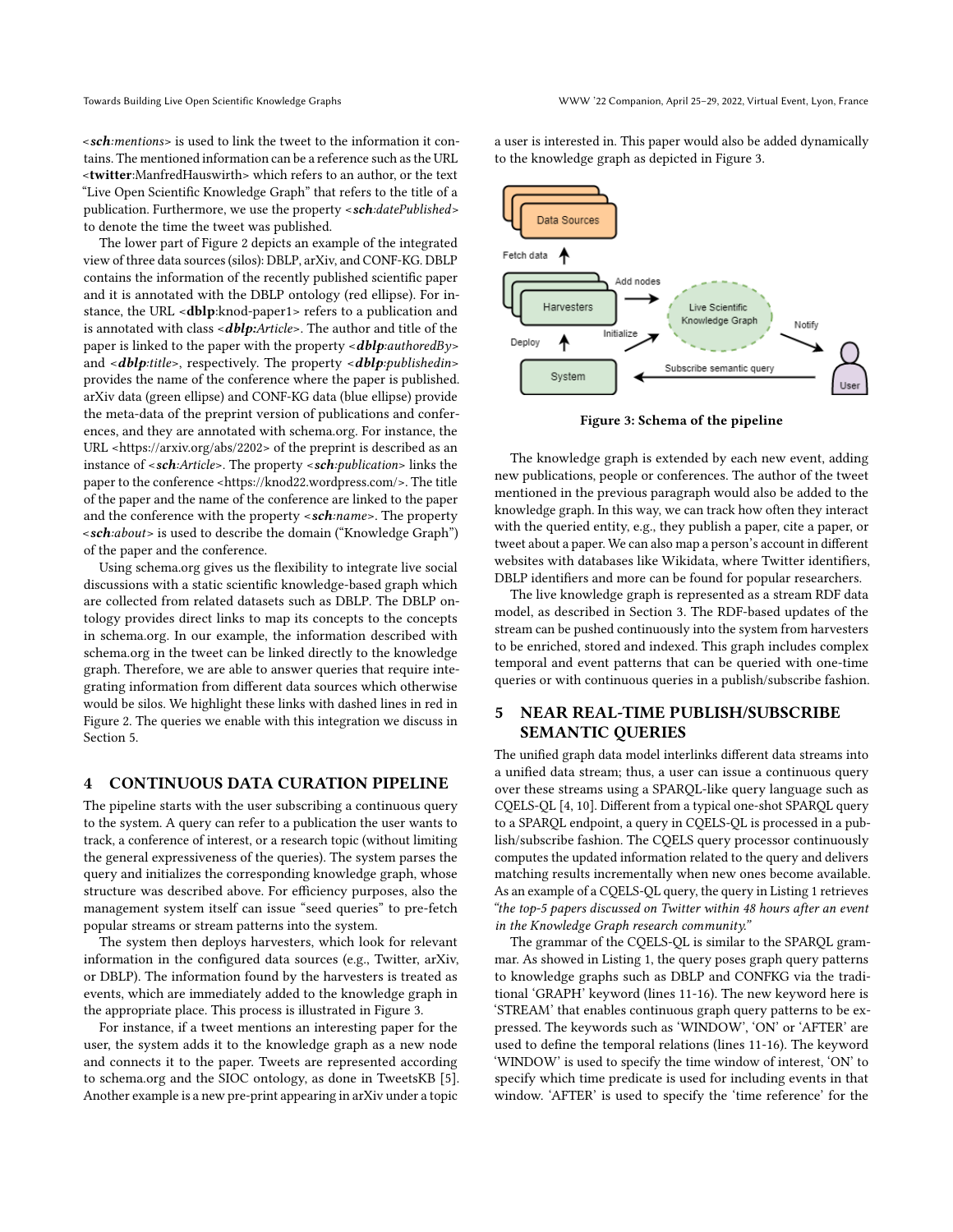window, in our example the time when the conference took place. The graph pattern inside the 'STREAM' block (lines 6-10) uses the SPARQL grammar for basic graph patterns.

```
1 PREFIX sch: < http://schema.org>
 2 PREFIX dblp:<http://dblp.org/rdf/schema#><br>3 SELECT ?title. count(?post) AS ?nPost
    3 SELECT ? title , count(? post ) AS ? nPost
 4 WHERE {
5 STREAM <Twitter> WINDOW [48H ON sch:datePublished<br>6 AFTER ?eventTime
                                           6 AFTER ?eventTime]{
7 ? post a sch : SocialMediaPosting .
8 ? post sch : mentions ?paper.
         9 ? post sch:datePublished ?time. }
10 GRAPH <DBLP> {
11 ?paper dblp : publishedIn ?eventName.
12 ?paper dblp : title ?title.}
13 | GRAPH <CONFKG> {
14 ? event sch : name ?eventName.
15 | ?event sch: about "Knowledge_Graph".
16 ? event sch : endDate ?eventTime.}
18 GROUP BY ? paper
    19 ORDER BY ? nPost
20 LIMIT 5
```
17 }

#### Listing 1: An Example Top-k Query in CQELS-QL

When the query above is subscribed, the system periodically sends the updated list of five papers with their titles and the number of times they have been mentioned in the last 48 hours. Alternatively, the system can also eagerly notify any changes of this 'top-5' list such as counts, order, or titles of papers made in this list. This top-k kind of queries can be made more complicated to easily build alerting features like those of Google Scholar or ResearchGate. A more complex example is that a user can use one's research profile to compose a personalised feed of scientific discourse based on her previous publications and citations or even research results. In this case, it may require some few nested queries of this kind.

Note that the publish/subscribe mechanism of the above query decouples the query specification step from the data curation pipeline. In particular, the data streams can be ingested and enriched after such queries have been entered to the system. Subsequently, more data or more enriched links and entities can be fused incrementally into the system. As the output of each query is a stream, it can be used as an input to other queries.

### <span id="page-3-0"></span>6 OPEN CHALLENGES

Flexible graph query language: While CQELS-QL and similar languages provide a powerful graph query language over graph streams for users and developers, there is the challenge to improve and further develop the system according to user requirements and learning from (new) features offered by other systems, e.g., Google Scholar or ResearchGate. Such features have to be able to understand a user's relevant data such as research profiles, social networks and research interests, e.g., via their published work, to build up graph query networks which specify most recommended scientific discourses. To enable these features at scale, several technology and research challenges regarding data management, e.g [\[6,](#page-4-10) [12\]](#page-4-11) and information retrieval, e.g [\[3,](#page-4-12) [11\]](#page-4-13) for a 'near real-time' infrastructure must be addressed.

User-friendly graph query language: Defining queries might also be a challenge for users. To support the user, a well-defined set of generally useful queries should be available, which can be easily re-formulated. In the best of the end user world, a simple graphically query editor would be useful.

Integrating new data sources: There exists a variety of additional data sources that could be integrated into the system. Another challenge that arises is the choice of data sources, which heavily depends on the domain at hand. Furthermore, to date, not all these data sources provide a real-time capable interface.

Retrieving data in near real-time: The next challenge is in online information retrieval at this large scale (hundred millions of publications/authors and millions of updates per day) as our setup involves many interesting research problems amid the influx of related scientific data sources and the fast developments of related technologies. For example, entity resolution [\[11\]](#page-4-13) is a very important tool to extract entities and relationships to generate graph nodes and edges for the graph data streams in Section [3.](#page-1-1) However, how to deal with this scale of data while still guaranteeing time-sensitive constraints in generating results is an open challenge.

Incorporating data in near real-time: From a data management perspective, every time new data arrives, the knowledge graph needs to be updated immediately (near real-time) to notify the affected query subscribers of the updates in a timely fashion. For scalability reasons, it is not sensible to recompute all the queries for each single update, but instead apply an incremental evaluation approach. However, incremental evaluation over basic graph query patterns can be NP-complete in general [\[7\]](#page-4-14). But the very same research also shows that the incremental evaluation over graph queries can be polynomial if certain restrictions are imposed over the graph query patterns. Also, there are some graph query engines, e.g., [\[8\]](#page-4-15), which can deal with updates efficiently. Henceforth, it is interesting to investigate whether the graph update patterns of the system pose any new challenges for current graph data systems, and if any new open problems will arise.

Checking and filtering query results: Depending on the queries performed by the users, and the data sources chosen, it might be the case that a huge amount of data is retrieved, which is potentially of low quality or even wrong, e.g., fake information, out-dated data, old versions of papers, etc.. A fully fledged system should include some filtering options, and also some tools to check the quality of the data and to identify these types of information.

### <span id="page-3-1"></span>7 CONCLUSIONS

The disjoint discourse among heterogeneous, not integrated sources of research output and communication over research output is a major obstacle for scientific progress as it hinders the automated generation of an up-to-date representation of the relevant sources in an area. Researchers are left to their own search skills and a few semi-automatic tools that integrate some of the sources. In this paper, we have suggested a more comprehensive and global integration that supports an integrated view over distributed research output and communication over research output. As a specifically useful functionality, our approach allows users to state their interests and register them as continuous queries, so that they get notified as soon as sources relevant to them become available. As a "by-product" our system will incrementally build a live open knowledge graph, which can be viewed even as the major contribution of our work as it will be reusable in many contexts.